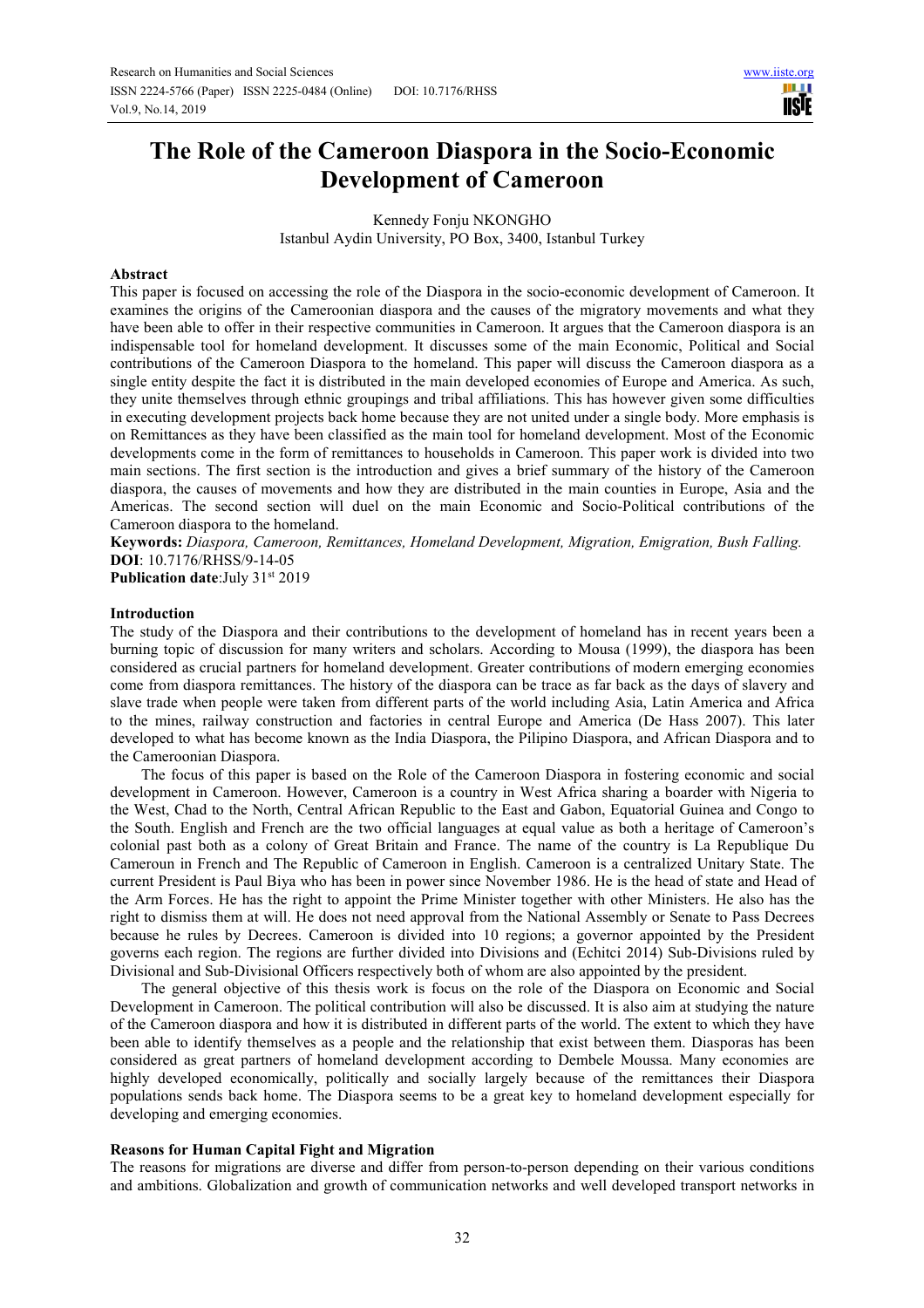the 20<sup>th</sup> and 21<sup>st</sup> centuries have ease communication between immigrants and their families back home and has also ease the migration process (Butler, 2001). This has helped the easy movement of people around the world. Discoveries in communication technologies and highly developed transport facilities have helped transformed the world into a global village. Cross-border migration in Cameroon gained grounds mainly in the 1960s. When Cameroon achieved independence in 1960, the government of Cameroon embarked on development programs that were to help facilitate the movement of Cameroonians to countries with strong economies and high technology like United Kingdom, West Germany, France, United States of America and Canada. The aim of this project was to help Cameroonians developed diverse skills so that they could later come back home and put these acquired skills at the service of the state (Ollong A. Kingsly, 2013).

More so, in the early 1980s many Cameroonians traveled out of the country because they were drastic drops in the prices of agricultural products that were the main source of income for the economy. This was followed by an economic crisis that forced the World Bank and the international monetary fund (IMF) to place Cameroon under Structural Adjustment Programs (Van de Wier 2001, p. 252). All these forced many farmers and businesspersons to abandon their farms and businesses to sought new roads of adventures. Furthermore, they was political instability in the Cameroons in the early 1990s (Konings, 1996) that forced many people to flee the country to seek asylum in Europe because of persecution or arrest. This was followed by the devaluation of the franc CFA that resulted to a 70 percent cut in the salaries of civil servants (Monga, 1995). This pushed many workers that were employed by the government to abandoned their jobs and travel to Europe or America where they could be better paid.

The new generations of Cameroonian Migrants in the 21st are mostly educational migrants. The Cameroon population is made up of mostly youths who are mostly students and with the poor prospects in terms of educational facilities and a future profession (Schmelz Andrea, 2007), many choose to travel to the west after high school or university education to further studies. Some youths are eager to be highly professionalized but their ambitions are hampered by the lack of highly equipped professional schools in some fields of study in the country as a result they are bound to travel. This process is sometimes the easiest means to easily travel out of the country because most of the students travel on scholarships and even the ones that do not have scholarship; it is easier to get a student visa than many other visas.

More Cameroonians travel abroad for family reunion. In this situation, many Cameroonians live home and travels abroad. When he or she becomes financially viable, the other family members move to join. For instance, a man travels and leaves behind his wife and a kid; when he eventually settles abroad, he tries to bring over his family. More to this, the American DV lottery program and the procurement of the American Green Card has given rights to Cameroonians to live and work in the USA (O. Kingsly, 2013) (Alpes M.J, 2011). This method has favored the migration of many Cameroonians on a yearly basis.

Economic crisis and high rates of unemployment have also been a highly contributive factor to migration in Cameroon. The level of unemployment in Cameroon is considerably high amongst educated and uneducated youths. Jobs opportunities have become so scarce that for one to become employed especially in the civil service in crisis-ridden Cameroon (Alpes M.J, 2009), it will depend only if he or she has an influential person who is in a key position already. Many graduates have turn to see travelling as the only easy means to become economically viable.

# **The Distribution of the Cameroon Diaspora**

The Cameroon diaspora is sparsely distributed in different parts of the world. There has been little research carried out on the Cameroon diaspora as such, there is limited literature on how it is perfectly distributed in the major continents and countries of the world. This is because there is no major body or organization that has been branded as the Cameroon diaspora organization. However, many Cameroonians migrated during the late 20th century and the early phase of the 21st century to Europe and America with a considerable small number to Asia and very few to other African countries.

 According to Ollong Kingsley, with the statistics from the 2005 populations demographic census that were conducted in Cameroon, it shows that they were 136,909 Cameroonians were legally living abroad. Most of these populations were largely distributed in the main OECD countries with France taking the lion share. In 2005, 57,060 Cameroonians were legally living in Europe, which has been brandished as the most favorable migrant destination for Cameroon migrants. Out of this number, 36,000 were legally living in France, there were 20,000 legally living in the United States, 14,414 in Germany,3,040 in Belgium, 3,012 in the United Kingdom, 2,070 in Canada, 1,827 in the Netherlands, 1,209 in İtaly and 506 in Luxemburg. The distribution of the Cameroon diaspora in 2005 can be better presented on the table 1 below.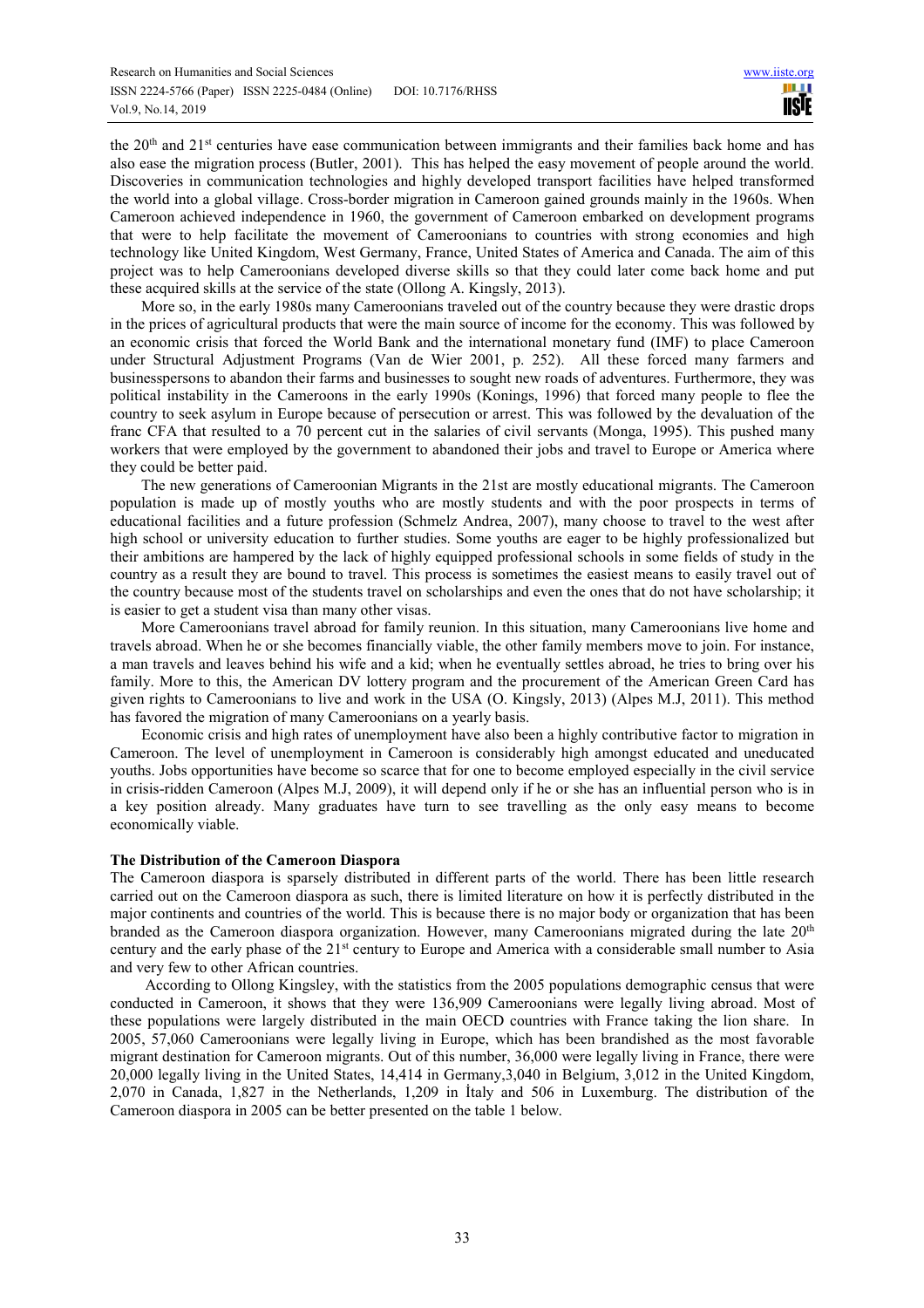| <b>Table 1:</b> The distribution of Cameroonians living abroad in 2005. |  |  |  |
|-------------------------------------------------------------------------|--|--|--|
|                                                                         |  |  |  |

| <b>Destination Country</b> | No of Cameroonian diasporas (in thousands) |  |  |  |
|----------------------------|--------------------------------------------|--|--|--|
| France                     | 36.000                                     |  |  |  |
| United States of America   | 20.000                                     |  |  |  |
| Germany                    | 14.414                                     |  |  |  |
| Belgium                    | 3.040                                      |  |  |  |
| United Kingdom             | 3.012                                      |  |  |  |
| Canada                     | 2.070                                      |  |  |  |
| Netherlands                | 1.827                                      |  |  |  |
| Italy                      | 1.209                                      |  |  |  |
| Luxembourg                 | 507                                        |  |  |  |

**Source:** United Nations 2005, extracted from Ollong Kinsley, Varieties of globalization

From the table above, France has been the most favorable destination for Cameroonian migrants. This factor owes mostly to the colonial past of Cameroon. In 2005, Europe was serving as a breeding ground for Cameroonian migrants though a good number was also in America and Canada but comparatively small to that of Europe. There were also more or undocumented migrations so these figures cannot be authoritatively agreed to be the fixed numbers of the Cameroon diaspora during this year. Amongst these migrants, they were people from all works of life ranging from engineers to medical doctors.

However, they have been a considerable increase in these figures in 2010. According to the Cameroon government, the demographic population census in 2010 estimated the population of Cameroon at 19,406,100 people, and stated that 2.2 percent of the total population, which was approximated at about 200,000 Cameroonians, were living and working abroad. It is difficult to completely access the Cameroon diaspora based on figures. This is due to lack of a well-organized institution in charge of the diaspora as earlier mentioned in this work. Undocumented migration has posed a very difficult task of recording the number of the Cameroon diaspora in neighboring African countries since as most of the migrations are by sea and land with no official documents or residents permits in these areas. As a result, statistics of Cameroon diaspora is relatively available in mostly OECD countries largely and non-OECD countries in lesser extents.

| <b>Table 2:</b> The Redistribution of the Cameroon Diaspora in 2010/2011 |  |  |
|--------------------------------------------------------------------------|--|--|
|--------------------------------------------------------------------------|--|--|

| Host country   | Number of Cameroonian diaspora (in thousands) |
|----------------|-----------------------------------------------|
| France         | 69.6                                          |
| United states  | 31.8                                          |
| Belgium        | 11.1                                          |
| United kingdom | 9.5                                           |
| Canada         | 7.6                                           |
| Italy          | 7.0                                           |
| Switzerland    | 7.0                                           |
| South Africa   | 4.9                                           |
| Spain          | 4.7                                           |
| Kenya          | 2.1                                           |

**Source:** OECD 2015, Connecting with emigrants, a global profile of Diaspora

From the table above table, France remains the most favorable destination for Cameroonian migrants with the total number of Cameroonians living in France in 2010 and 2011 doubling the number that was recorded in 2005 within just an interval of five years. This growth in Cameroon diasporas' population in France could also be attributed to high birth rates within the Cameroon diaspora community and the increasing number of Cameroonian students attending higher education and expertise workers migrating too. The united have also witness a significant increase with more eleven thousand Cameroons migrating to the United States within the period of five years. However, this rapid increase is also due to the US diversity lottery that gives Cameroonians the right to live and work in America. Canada, the United Kingdom and other European countries also witness a steading increase respectively with South Africa habituating up to 4700 and Kenya 2100 Cameroonians.

# **Nature of Occupational Activities.**

Cameroon is both a migrant destination especially for people from the neighboring African countries of Chad, Central Africa Republic and Nigeria. Emigration from Cameroon is mostly to America and Europe and primarily to France. The total number of Cameroonians that were recorded to be living out of the country in in 2007 was estimated at a whopping 170,000 with up to 40,000 of them living in France alone (IOM 2009). Most migrants from Cameroon to Europe and America are mostly education migrants who must have completed university education in Cameroon before travelling. Nevertheless, the primary aim of living Cameroon is always to go out there to hustle and improve yourself more economically (Nyamjoh and Page, 2012). In this case, the education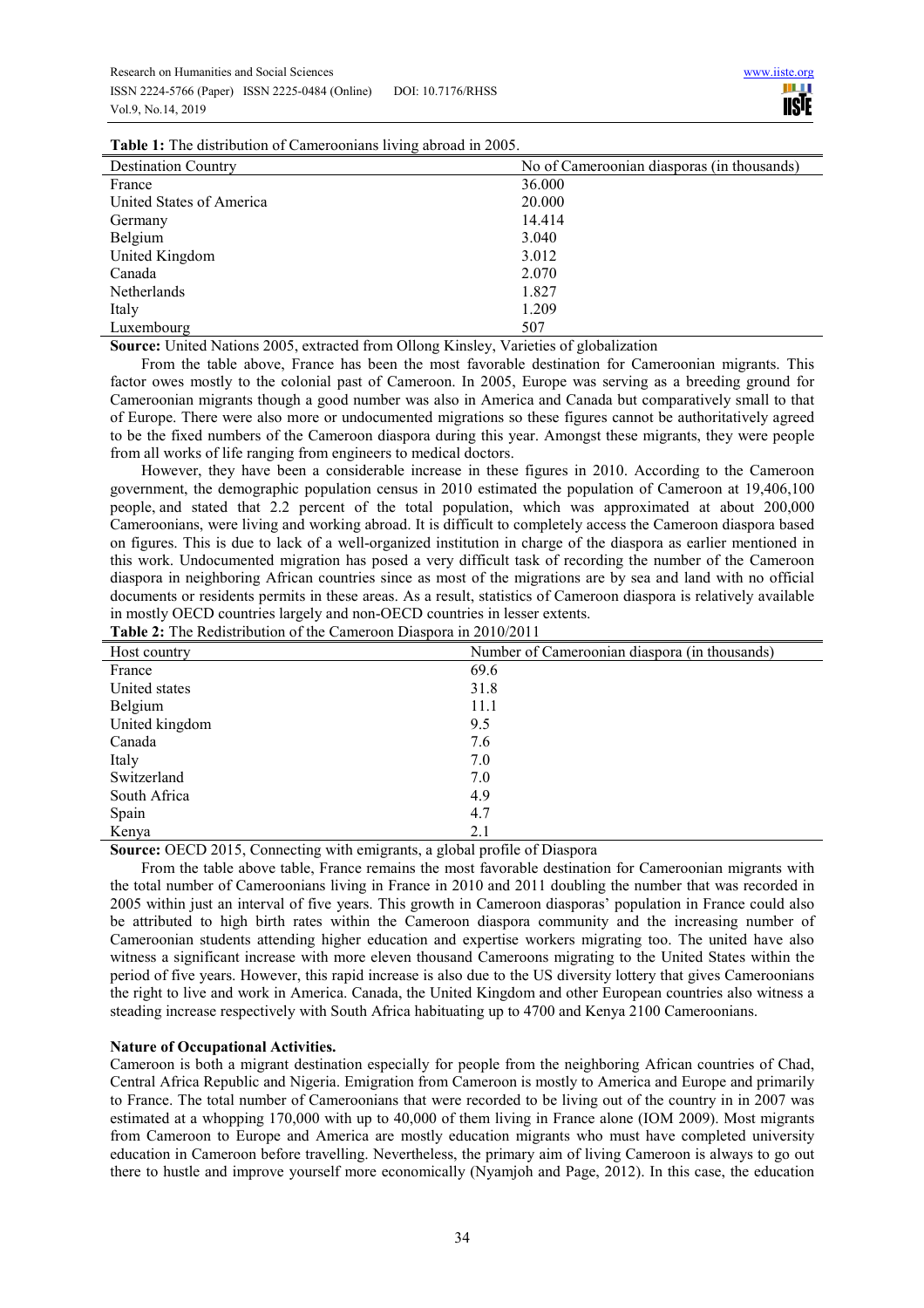for some people is just to secure a legal status and obtain a residents permit. Everything being equal, most Cameroon students abroad attends higher institutions and most of them attend classes only in the evening while taking part time jobs in the factories or restaurants during the day (interviewee, Cameroonian masters' student in Turkey).

Moreover, upon completion of studies abroad most Cameroonian Diasporas prefer working abroad rather than taking home the expert knowledge. According to Dibussi Tande in his book titled ''Essays on Politics and collective memory in Cameroon'', he stated on P38 that about 25% to 30% of professionals trained in Cameroon travels out of the country why a whopping 70% to 80% of professionals trained out of Cameroon never returns to work in Cameroon except on retirement. As such, many of them goes in for employment usually as highly qualified professionals in the areas of information technology, Engineering, Electronics, Educational Professors, Transport, management and Medical doctors, Nurses and pharmacist. A proportionately large number of the Cameroonian Diasporas work as nurses in Europe and America.

The Association of Cameroon Medical Doctors has estimated that more than 4,000 Cameroon Medical Doctors are living and working abroad as compared to a considerably smaller number of 800 medical doctors are into active service in Cameroon which is considerably very low to a population of about 24,000,000 million inhabitants (Winterhagen, 2016). This is also in line with the other highly skilled professionals in other fields especially engineering and management. It is estimated that 40% of the highly qualified work force of Cameroon works abroad. Dr. Jenni Winterhagen has concluded that more Cameroonian expert live and work abroad than the total number that leaves and works in Cameroon. Dr. Lazare Kaptue an associate professor of the Universite' des Montagnes in West Cameroon during an international conference for Excellence in Science and Technology revealed that over 12,000 Cameroonian engineers works for big companies in Germany. Undocumented migration has also plaid a paramount role to pose a difficulty in stating the number of Cameroonians distributed in the different sectors abroad.

## **Diaspora Contribution through Remittances**

Due to high inflation rates and lack of employment facilities in many Sub-Saharan African countries including Cameroon, migration has been on a constant rise to pick up white collar jobs abroad because people desire better living conditions. The people back home intend rely on the family members abroad for remittances to better their living standards back home(Dumont and Lemaitre 2005). Remittances by emigrants from developing countries have been considered as one of the most important source of external financing to the developing countries. Remittances forms the greatest source of foreign financing to sub-Saharan African countries as a whole and Cameroon in particular. In 2010, global migrant remittances from developed countries to developing countries stood at 334 billion dollars (World Bank, 2010).This amount increased drastically in 2016 amounting to about US\$574 billion dollars. Remittances have shifted largely to reducing poverty and promoting human development. Cameroonians living out of Cameroon send money back home to family members and friends on annual basis. Not all of the money sent home are through formal means of exchange or are recorded. Most of it is sent using informal means and some are in the form of material goods. As a result, the actual volume of flows are not known or précised. The World Bank estimated global remittances to developing countries in 2017 tripled the amount of both the Foreign Direct Investment (FDI) and Official Development Assistance (ODA) combined at US\$466 billion dollars (Eamonn and Jennifer, 2018)

Base on the statistical data of the World Bank and OECD, the monetary remittances of Cameroonians living abroad in the year 2000 was estimated at 40.0 million Us dollars that amounted to about (20billion CFA) at the time. The amount increased steadily in the subsequent years and in the year 2004, the amount of remittances sent home was 41 million US dollars making up to about (21billion CFA francs). With time the number of Cameroonian emigrants kept increasing and within the space of two years, the amount of money that was remitted home from abroad in 2006 was estimated at 56 million US dollars summing up to about (28 billion CFA francs). Cameroon being a developing country and not very rich, remittances are very crucial for the growth of its economy (Kingsley O, 2013). The total amount of the remittances that were remitted by the Cameroon diaspora in 2006, contributed to 1.5% of the country's GDP for that year (OECD, 2005). Fig 1 below will demonstrate the actual flow of remittances as a percentage of the GDP(left diagram) between 2000 to 2006 and the sums of money that were received in millions of US dollars(right diagram) between the years 2000 and 2006.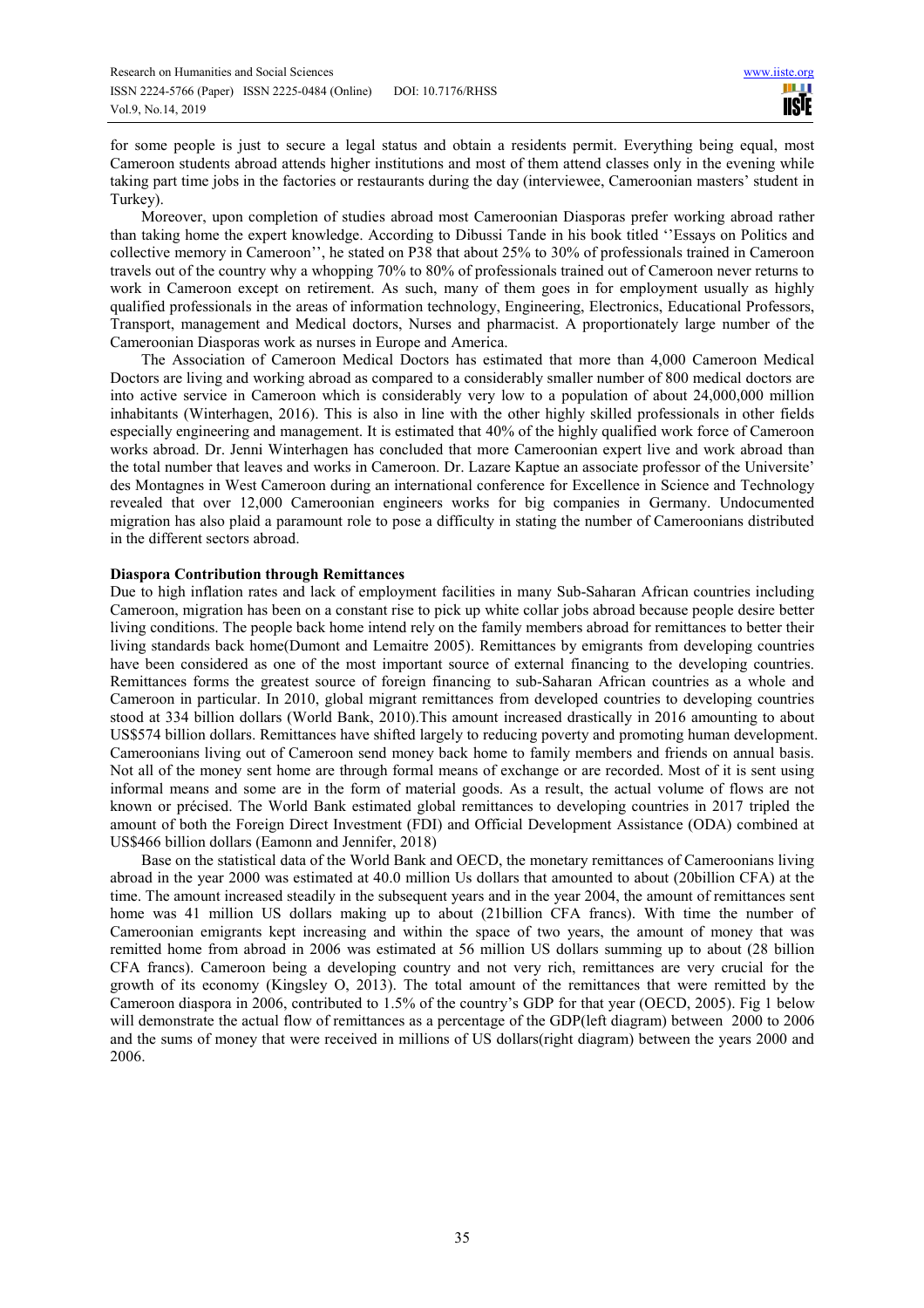Research on Humanities and Social Sciences www.iiste.org ISSN 2224-5766 (Paper) ISSN 2225-0484 (Online) DOI: 10.7176/RHSS

Vol.9, No.14, 2019

W **IISE** 



**Figure.1:** Flow of remittances as a percentage of GDP (left) and Flow of remittances received in millions of USD (right).

**Source:** OECD 2006, as extracted from (Kingsley O.) Varieties of Globalization.

From the figure above, the steady increase in the number of Cameroon emigrants and the subsequent increase in the amount of money remitted home between the years 2000 and 2006 contributed to a small but significant increase in the GDP of the within these years. The same thing happened to the amount of money that was sent home within the same years as they was a drastic increase from 2000 to 2004 and in 2006 the amount tripled itself or even more.

#### **Flow of Remittances, Foreign Direct Investment and Net Official Development Assistance to Cameroon from 2005 to 2013.**

The figure below explains the inflow of remittances, the net official development assistance and the amount of foreign aid to Cameroon between the years 2005 to 2013. It shows that, the inflow of remittances has been consistent although it has been lower in terms of comparism with other external inflows of finance. Between the years 2005 to 2013, remittances witness its lowest inflow and stood at US\$ 26 million in 2005 and it has since then increased drastically to a peak level in 2013 amounting to US\$ 80 million. In the preceding years to the global financial crisis, remittances inflows to Cameroon were not consistent and recorded the following amounts in the number of years US\$ 26, 43, 56 and 54 for the years 2005, 2006, 2007 and 2008 respectively. In 2009 which was recorded as the global financial crisis, inflows of remittances increased from US\$ 54 million in 2008 to US\$ 61 million. The reason can best be attributed to Altruism that supports more remitting more in times of crisis in the home countries because people's demands are higher during crisis and the only way of financing is relying on remittances. Because of this, Diasporas send more money back home (International Migration Outlook, 2006).

The increase in the inflows of remittances in 2009 is also related to the developmentalist argument that migrant remittances provide more capital that is needed to boaster investment in home countries (Coetzee, 2011). In 2010, the year that proceeded the global financial crisis, inflows of remittances witness a drastic decrease from US\$ 61 million in 2009 to US\$ 38 million in 2010 approximately. This drastic in amount of remittance inflow in this particular year can be in line with concept that, many developed countries and some developing countries where migrant emigrate to must have tighten their financial sectors and put aside regulations to restrict the outflow of capital excessively especially after the global financial crisis. Moreover, it could also be because many foreign workers were laid off their duties because of the effects of the crisis and as such must have resulted to a fall in their incomes and consequently to the relative fall in the inflow of remittance in developing countries (Wall, 2009). Since then, after 2010 remittances have tried to be consistent and stable to Cameroon.





**Source:** Adarkwa M.A, impacts of remittances on economic growth in Cameroon.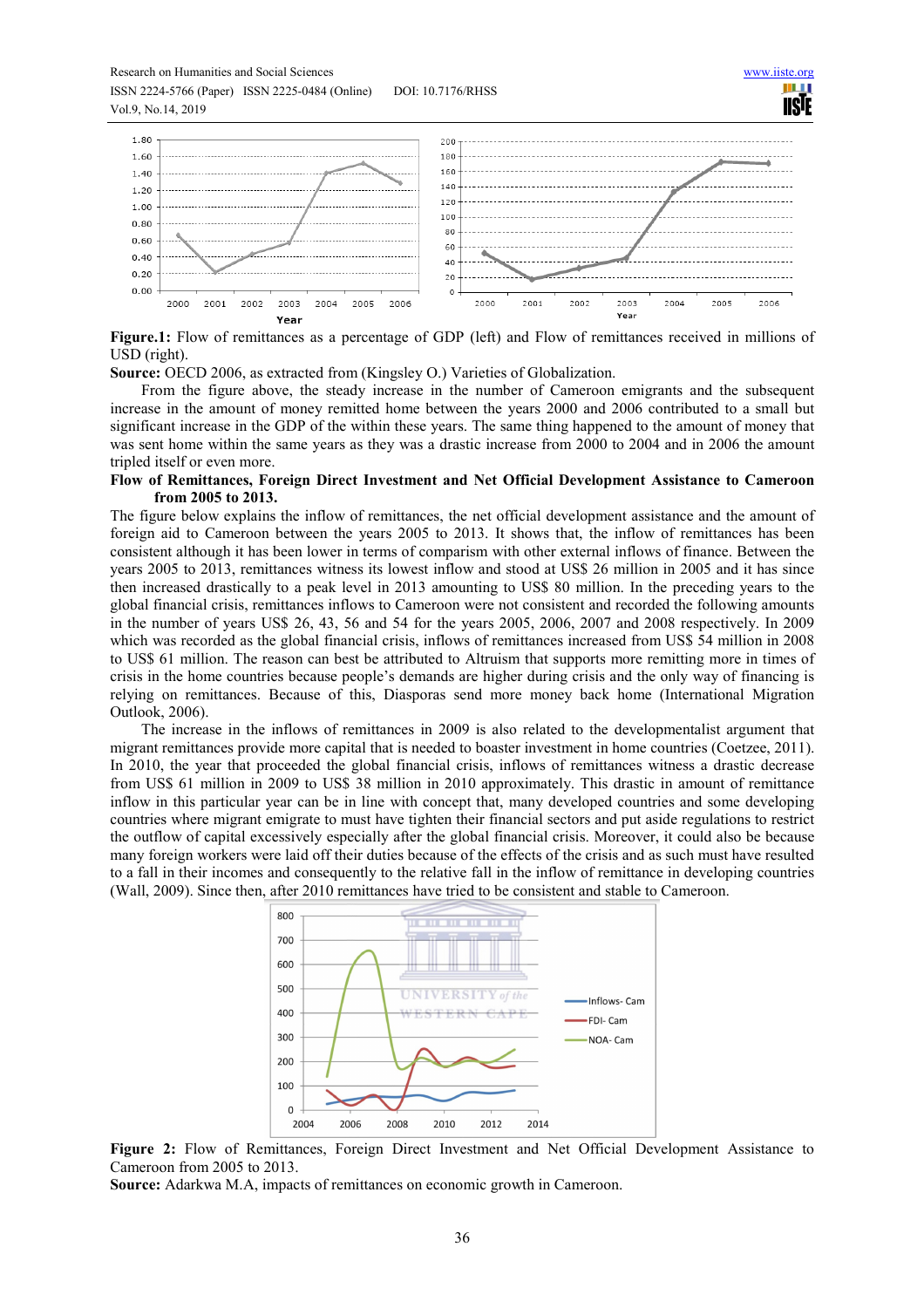Meanwhile foreign direct Investment has been inconsistent for Cameroon throughout the period 2005 to 2013. In 2008, it was at its lowest point and was followed by the global financial crisis in 2009 and approximately US\$ 7 million. Surprising enough, foreign direct investment for Cameroon witness one of its highest figures in 2009 (the year of the financial crisis) and was estimated at about US\$ 247 million. According to scholars such as Verick and Islam (2010), the underpinning reason for this high increase could because of the fact the crisis greatly affect developed nations and as such many investors felt unsecured and decided to invest their capital more in developing nations which were less affected.

Moreover, it can be deducible from the trend above that, the amount of net official development assistance for Cameroon has been on the rise since 2005 until 2008 when it witness a slide drop to US\$ 183 million when it had one of its highest amounts in 2007 amounting to US\$ 642 million. As a result, the amount of net official development assistance for Cameroon has remained inconsistent and declining since then. However, scholars such as Carson and Clark (2013) have argued that the reason for this constant inconsistency and decrease can be as a result of the Asian crisis that might have prompted development partners to focus more of their attention and resources to helping Asian countries to overcome their crisis. Others hold the argument that many African leaders including Cameroon have been frequently involved in the misappropriation of funds for development by the net official development assistance. Because of this, many development partners have become more reluctant to give more funds.

## **Social Contributions.**

Social remittances are defined as practices, mind-sets, ideas, behaviors and social capital such as experience, knowledge and expertise that the Diasporas transfer from the host countries to the origin countries either knowingly or unknowingly. The Cameroon diaspora acquires social remittances through different ways ranging from education to training in the academic institutions of their host countries. This is because most of them go through former education in their host countries and it helps them to acquire high-level skills and some gain more specialize quality knowledge in particular disciplines. Also, they acquire social remittances through specialized professional expertise in work places that help them to acquire values, norms and work ethics which there help them to deliver their services in a more efficient and constant manner. Again they also gain more social remittances through socialization in their host countries which enable them to archive some certain attitudes and norms which they intend mediate between their host countries and Cameroon and they help to influence or change the social setup in the country.

According to Alpes MJ, (2009), the Cameroon diaspora acquire more social remittances through building up transnational networks that is by crossing countries and continents thereby linking up the globalization process with activities in the origin country Cameroon. Furthermore, he stated that, these transnational networks helps the Cameroon diaspora to build up intersecting social, economic, cultural and political connections that help to link up their destination countries and Cameroon. This has been so possible through the improvements in communication technology that has made Diasporas to stay very connected to their families back home through constant calls and chatting on social media and also inexpensive international calls. Also the advancements in air, water and land transports coupled with the cheap fares enable the Diasporas to make more frequent visits to their homelands as a result, the Cameroon diaspora are gaining more influence in homeland activities as the years goes by.

In more concretize terms, the Cameroonian diaspora are capable of transferring the following social remittances to Cameroon; Valuable democratic attitudes, policy reforms, Innovative ideas, technological skills, good work ethics, Peace-keeping ideas and social and cultural influences. These social remittances are equally as important as the financial remittances thus the Cameroon diaspora possesses a wide range of social remittance. However, more research and policy focus has been on financial remittances making it look more superior to social remittances which have somehow created a social imbalance which shows how the area of social remittances has remained an area of neglect in terms of policy research.

Cameroon has diverse areas where the human and social remittances of the Cameroon diaspora can be harnessed. For example more Cameroonian diasporas are needed to work in administrative setup of Cameroon and many of them are working as professional accountants, administrators, policy makers and educators in local governments and business setups across countries in Europe and other countries abroad. Many Cameroon Diasporas work are experts in policy making and many of them having working as representatives of in their countries. This has proven them qualified to be included in the social setup and policy making process of the host country.

#### **Diaspora contributions through Education**

All over the world, Diasporas have been considered as significant contributors to education in their respective countries of origin. Many studies have been conducted by different scholars to bring out the contributions of the Diasporas and their remittances to education and many have proven positively that Diasporas remittances have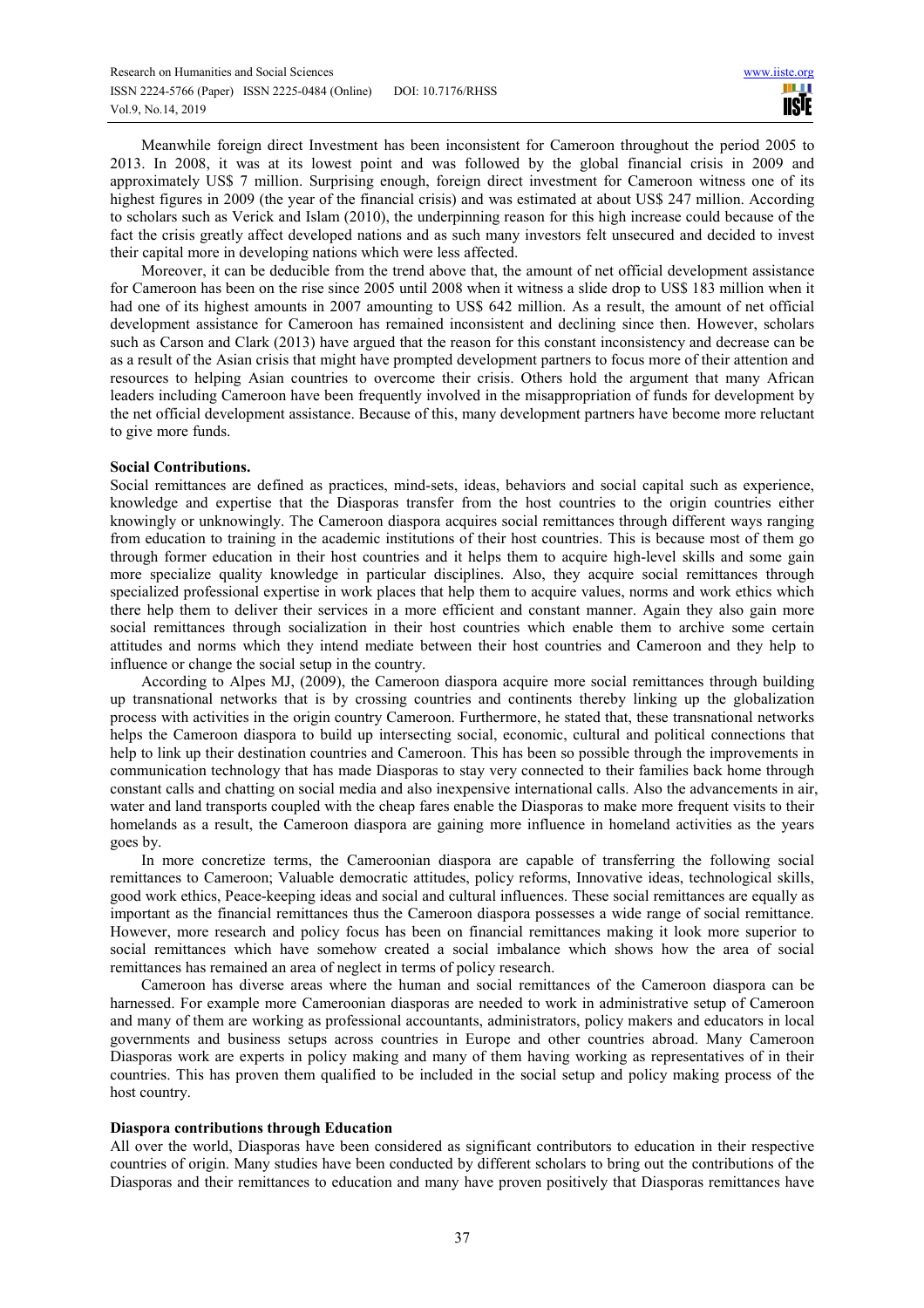been of immense importance to the education sector in remittances receiving economies. Rapport and Docquier, (2005) found out that diaspora remittances have a direct effect on education as it increases the number of children's enrolment into elementary schools and secondary schools and it also helps to reduce child's labor because it provides parents with the necessary funding for their children's education and many children avoid the risk of having to involve themselves into part time jobs to finance their studies. However, Edward and Ureta, (2003) also stipulated that children in households in El Salvador with at least one member living abroad, have high probability and a higher number of children not dropping out of school and going beyond secondary education than children whose households receive no remittances likewise Cameroon.

Furthermore, Salas, (2014) also holds the view that migrant remittances affects education positively because it provides the chances for children in remittance receiving households to acquire quality and higher education as opposed to others that do not. Again, Dorantes et al argues that migrant remittances helps to increase the number and the appearance of children in school because many children will be able to pay fees and to buy the necessary textbooks that will influence the student to be more regular in school and will help to improve students performances.

Talking about the contribution of the Cameroonian diaspora to education in Cameroon, migrants from Cameroon are made up highly educated and skilled professionals from different disciplines. They migrated mostly as educational migrants and skilled laborers. As a result, they know the significance of education to human development and the society. Most Cameroon's migrants are bread winners of their families and they do harbor all the responsibilities of family members especially the school children. The diaspora contributes to education in Cameroon either in groups that are through cultural and tribal affiliations or as individuals taking care of their direct family members. These contributions are in the form of carrying out projects like, providing computers, books, libraries and carrying out renovation work on campuses, providing funds for the construction of new buildings in schools, and funding the supply of pipe borne water in schools. Cameroon diaspora contributions to homeland development are based largely on tribal links and cultural groups. So most of these developmental projects are found in the communities where these cultural group members originate from.

To begin with, in 2002 the Lebialem Leadership Group in the USA (Lebialem is a division in the South West Region of Cameroon) shipped ten computer work stations from America to Cameroon to be distributed in schools in lebialem (Joseph Takougang, 2014). These computers were to be distributed in the major schools in Lebialem to equip the computer laboratories and to help staffs of the department in teaching students. So that students could have more practical lessons to facilitate their understanding and development. Again, in 2003, this same association bought and shipped other educational materials to Cameroon to be distributed in elementary schools in lebialem including fourteen thousand pencils and pens and also bought three thousand exercise books for the same purpose. These items went a long way to support children who did not have all the exercise books and pens thereby encouraging them to go to school regularly and at the same time promoting good results.



**Figure 3:** Computers donated by Lebialem Leadership Group to schools in Lebialem-Cameroon. Source; LECUDA-USA Photo Album 2002.

Still on educational contributions, the Ex-students Association of Saker(EX-SSA-USA) Baptist college in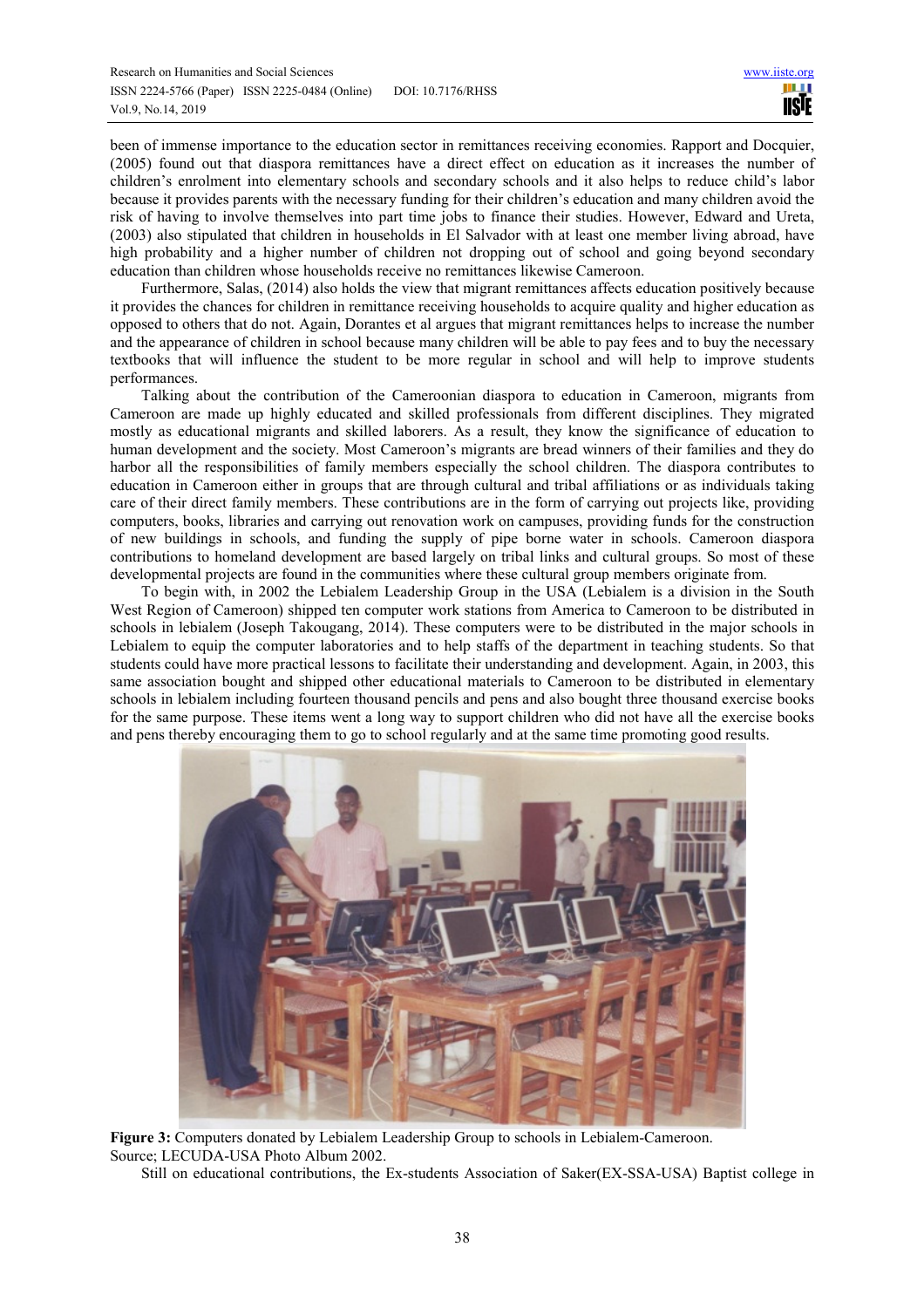USA that was founded in 2000 made financial contributions that help it to lunch projects in its former college such as improving on the water system in the school campus, renovating the college chapel and donating thousands of books to the school library and medication to the college health center. These donations especially the text books help to provide the library with sufficient and good textbooks that have continuously help to improve the academic performances of students from this college. Consequently it has become one of the top ranking college in Cameroon producing excellent results every with one of every five students making it through university.

Apart from the contributions already mentioned above, other ethnic organizations of Cameroonian decent have also carried out activities similar to the ones mentioned above in their respective communities to support education. Base on individual perspective as has already been mentioned, Cameroonian diaspora or ''bush fallers" have been actively supporting education in their communities. Some people do it beyond their households and single handedly or with a friend donates books and other materials to schools in their communities. Meanwhile bush fullers have been largely relied upon in Cameroon especially in the Anglophones towns of Buea, kumba and Limbe as direct sources to provide tuition fees for their relatives, provide allowances and house rent. They also have to provide money for text book and research and field trips fees.

The Lebialem Cultural and Development Association (LECUDA-USA) in USA also contributed money that was used to sponsor a project that donated benches in the classrooms and office chairs in secondary schools across Lebialem Divison in the South west Region of Cameroon. These benches helped to reduce congestion in classrooms and avoided situations where more than three students could be forced to sit on one desk because of the unavailability of benches.

Furthermore, of a cultural association, the Association of the Bahams (Baham is a town in the Western region of Cameroon) in the diaspora through financial contributions, donated the construction of two classrooms in Government High School Baham. These classrooms help to avoid the situation of concentrating so many students in a single classroom which will intend led to distraction amongst the students.

Other members and associations of the Cameroon diaspora also contribute to education in Cameroon through offering of scholarships to intelligent children who do not have the advantages of furthering their education, others renovate toilets system and provide good clean water in schools and the renovation of old classrooms and administrative blocks in campuses. Others who have experience in the education sector help to develop the curriculum when they do visit home while others help to pay the salaries of contract and PTA (Parents Teachers Association) teachers in their respective communities.

Considering tertiary education, Cameroon Diasporas who are university lecturers in their host countries usually engage in scientific discussions and organizes exchange programs for lecturers and students from Cameroon in their host countries. They travel to Cameroon to offer lectures at no charge and sometimes they invite their colleagues tutoring in Cameroon for conferences in their host countries and organize grant for doctorate and post-doctorate scholars from Cameroon .In the domain of technical and scientific education, they have been failed attempts repeatedly to partner state universities with other universities abroad. However, many individuals and Cameroonian diaspora and home based scientific lecturers have been working on efforts to set up a private technical university and the Institute of technology in Nkongsamba in the littoral region of the country (Shmelz, 2011).

# **Diaspora contribution through Health.**

Health is one of the most essential areas where the contributions of the diaspora are most visible. Healthcare in Cameroon is sub-standard due to lack of specialist, equipment, medicine and medical aids such as wheel chairs, beds and bandage materials in health centers and hospitals. There is total lack of personnel and medical facilities especially in the rural villages of the country. As a result of this, there have been high infant mortality rates, constant spread of diseases amongst the rural populace and lack of health education. Based on these grounds, the Cameroon diaspora has on grounds of cultural associations and tribal affiliations coupled with individual donations set up projects that have been improving on the lives of Cameroonians especially the less privileged and the societal misfits.

CAMFOMEDICS which is an association of Cameroonian medical, pharmacy and dentistry students in Germany was founded in 1994 to promote a sustainable health policy which will favor the integration and reintegration of Cameroonian medical students with German medical students. Member of this association are aware of the reality of the health situation back in Cameroon and now that they have medical experience abroad, their objectives are to; carryout medical projects back home in Cameroon, encourage training and further studies in the medical field, promote global partnership and exchanges with different fields of study and to promote the integration of medical experts. One of their projects in Cameroon is PINK (program for internships in Cameroon). Through this program, members of this association both Cameroonians and Germans are encouraged to take up a year of practical medical internship and a clinical traineeship and nursing career internships in Cameroon (Danielle Kadje, 2018). The objectives are to make them help the unstaffed health centers and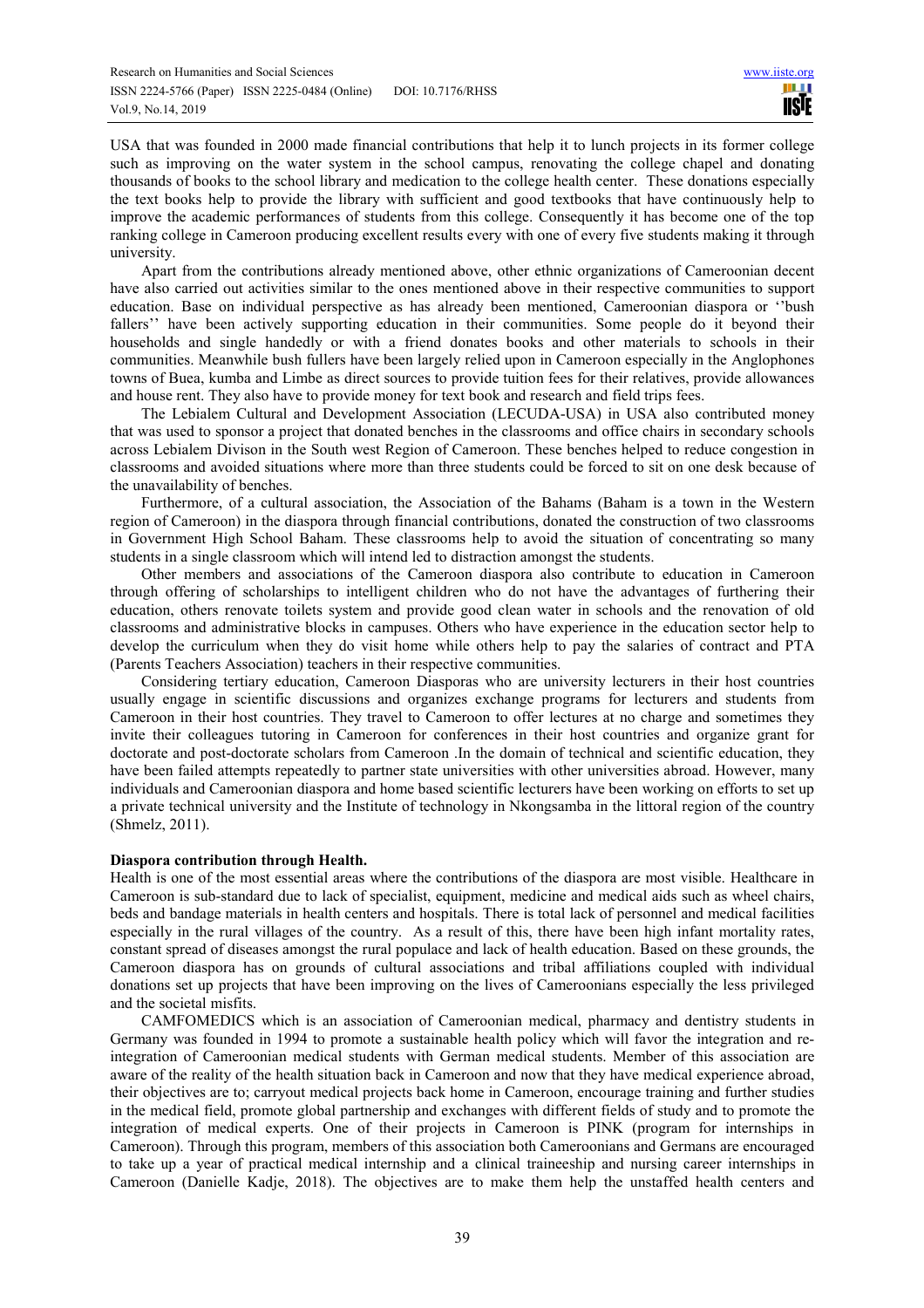medical clinics in Cameroon and also to help them develop their skills and careers perfectly.

The Cameroon diaspora also partnered with the French association called BSF that stands for (Biology Sans Frontieres) with the primary objective of giving development aid to long-term biological research and medical assistance to institutions and persons in need. The association visited Cameroon in 2006 to access the health conditions in some rural areas. When left Cameroon, and through the members of the Cameroon diaspora they assisted the Mbouo Evangelical Health Centre with medical equipment and medicine (Pelican, 2010). This equipment and medicine help to improve on the lives of the people of this and was a good boost for the country and the diaspora.

Furthermore, the Cameroon diaspora is very concern about the health issues back home and they try always to keep up efforts to assist in this aspect. In this regard, it is worthy of note that in 2007, the association of the Sawa women (Sawa is a tribe in Cameroon found in the littoral region with headquarters in Douala) in the diaspora contributed money that was used in buying medical equipment for the District Hospital in Deido Douala (Ollong Kingsly, 2013). This equipment went a long way even though with insufficient staffs to better the health conditions of patients in the area who lacked such facilities.

The Cameroon diaspora have also through the Cameroon American AIDS Alliance (CAAA) given vital contribution to the people back home. The CAAA is a non-profit organization that was form in America by some Cameroonians with the main objective of fighting against HIV/AIDS in Cameroon. In 2006, the organization in partnership with Fourth Presbyterian Church of Chicago and Actelion Pharmaceuticals, a company that produces drugs in California contributed funds and started an HIV/AIDS educational and prevention campaign in the Manyemen Health Centre in Kumba South West Region of Cameroon. The hospital since then have grown into a big hospital with over 150 beds for patients and is now called the Presbyterian General Hospital Kumba with more five medical doctors and other specialists (Joseph Takougang, 2014). In addition to this, the hospital organize talks base on HIV/AIDS from time to time that bring together people in the community so that they be educated about this illness.

Another effort at improving the health of people in Cameroon was by the Bali Immigrants Population (Bali is found in the North West region of Cameroon with headquarters in Bamenda) in the United States. In the early 1990s, they aided the district hospital in Bali by shipping tons of medication from the USA, and contributed money which was used to construct a mortuary in the hospital and partially paid expenses for the supply of water in the area (Sikod and Tchouassi, 2006). Other groups such as the Bakossi Cultural and Development Association (BACDA) and La Famille Bamileke (LAFADA) also carried out tremendous contributions in terms of health in their respective communities. Cameroonian immigrants in America of the Omega Gospel Ministries also contributed to health by visiting Cameroon on a spiritual mission. Amongst them were medical experts who gave free medical checkups to patients in the areas they visited and this also offered the North West Regional Hospital a Dialysis machine.

The most appalling issue in the health sector in Cameroon is the lack of specialist and Cameroonian diaspora have tried in a way to combat this problem. They have come up with a program called iMEDprogramme (Improving Medical Education and Health Care Delivery through Diaspora Engagement). The objective of this program is train Cameroonian doctors on how to use modern diagnostic and therapeutic instruments such as sonography, electrocardiography and endoscopy (Danielle Kadje, 2013). Through this program, Cameroonian doctors in the diaspora teach their colleagues in Cameroon through organizing medical workshops in Cameroon and they work within the framework of this program.

#### **Diaspora Contributions in Home Politics.**

For many years since the independence of Cameroon, the Cameroon diaspora was mostly made up of educational migrants and they were mostly grouped by social groupings that were more interested in giving support to its members rather than participating in political affairs in Cameroon. The preambles of their associations both cultural and students associations labeled them as non-violent and non-political groups but they were there to represent their members and to serve as liaisons to the respective authorities. The relative economic growth and political stability that Cameroon enjoyed few decades after independence made many diaspora to become less interested and less critical of the regime and status quo in the country at that time. As the economy was booming in the 1980s, the government provided scholarships for Cameroon students to study abroad and also encouraged the ones who had finished their studies to return home with their newly acquired skills and help in building the nation (Takougang J, 2014).

Takougang further stipulated that even though not all the diaspora was in support of the regime in power until the 1980s, very few Diasporas were able to questions the leadership for fear of being imprisoned. One of such cases was that of one the famous Cameroonian writer Mongo Beti who remain in self-exile in France for many centuries because he was a critic of the regime in power. Moreover this reluctance was also because of the fact that many Cameroons living abroad at that time were not naturalized citizens and most of them didn't have legal resident status. All this coupled together they were scared of the risk of deportation and what they could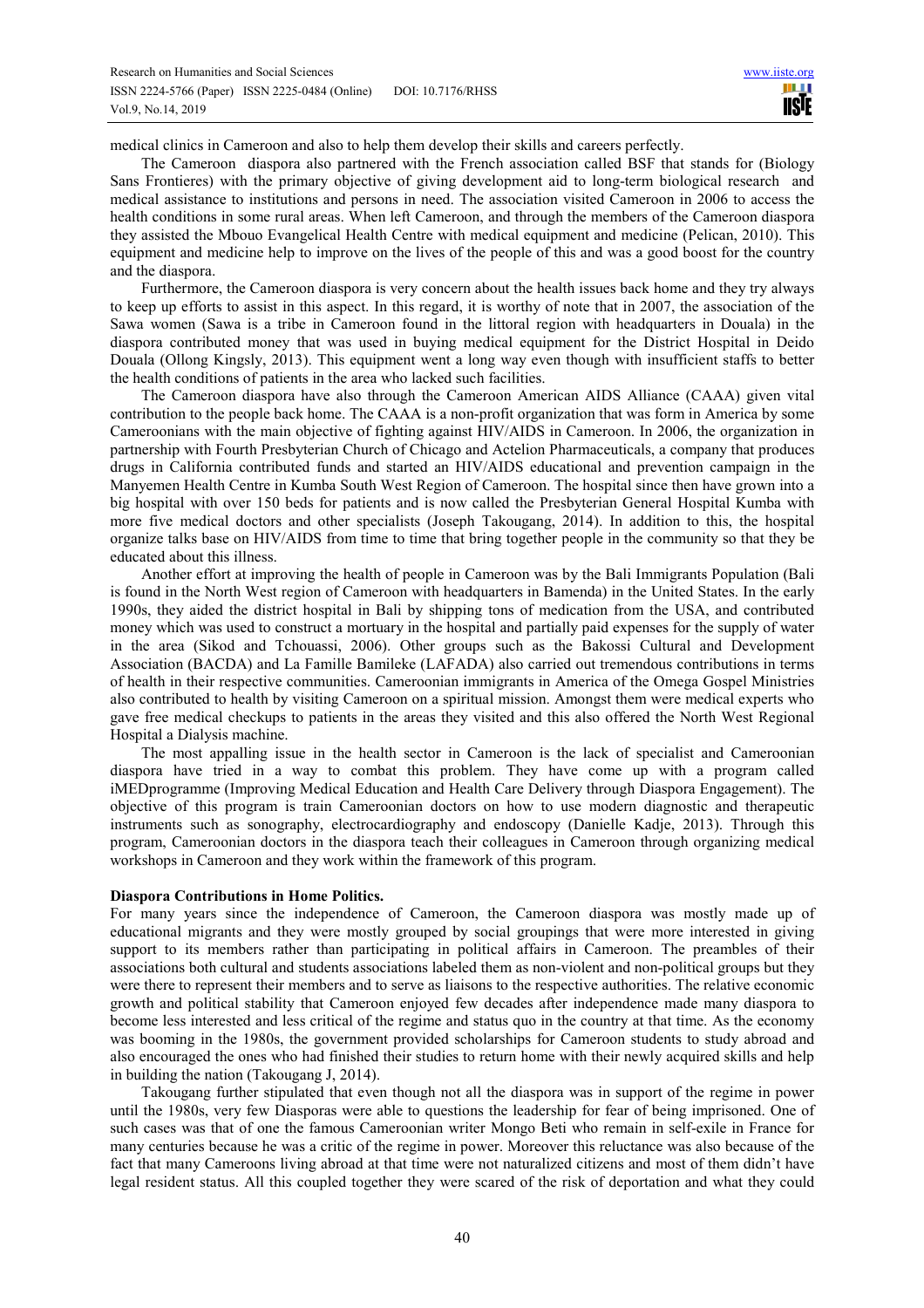face back home if they were noted as opposition before being deported. It was only until the late 1980s that Cameroon diaspora started developing interest in politics back due to the political liberalization that cuts across the continent during that time. They team up support the opposite in the following ways;

In respect to supporting the formation of political parties in Cameroon, the Cameroon Diasporas who have gain more political experiences in the host countries can be available to this effect. For example, when the SDF was lunched in Bamenda (an Anglophone city in Cameroon North West region) in September 1990, it gained massive support from the Cameroon diaspora especially those from the Anglophone regions of Cameroon. Shortly after it was created it branches expanded all over America and Europe where Cameroonians were mostly settled (Krieger, 1998). The party representative mobilized the Cameroonian people to raise funds in order to support the party during election campaigns and also sponsor the party in elections registration.

Again in 2011, the Cameroon parliament issued a decree that allowed Cameroonians living outside the country to participate in voting during elections in Cameroon in elections. However, this decree only limited the voting rights to non-naturalized Cameroonians because Cameroon does not grant dual nationality status to its citizens. Because of this, many Cameroonians who are naturalized citizens of other countries are unable to vote during elections. This is because all Cameroonians willing to participate in voting must obtain a consular card from the Cameroon embassy or consulate in their respective countries.

The Cameroon diaspora also contributes politically by organizing match rallies and staging protest in fronts of the various Cameroon embassies in their respective countries against malpractices in Cameroon such as bad reforms, military harassment of civilians, chronic corruption, rampant embezzlement and harsh policies of the government. For example, in 2008 when President Biya wanted to amend the constitution so that it allows him to run for elections in 2011, Cameroonians staged massive protest across Europe and America in Cameroon embassies demanding the president not to temper with the constitution even though their cries fell on death ears. The Cameroon diaspora have also been at the fore front of promoting democracy in Cameroon. They do this by constantly opposing government policies which are of no benefits to the country and try to promote democratic ideas by publishing articles and books that spread democratic ideas in Cameroon websites online such as cam.infonews.org and camer.be. Even though many people in Cameroon read these books they only get the knowledge in it because the ideas are more or less not practical. Although pressure from the diaspora sometimes forces the government to implement reforms that are beneficial to the citizens. The Cameroon diaspora also contributed immensely during the last presidential elections in Cameroon on October 7. They registered to vote massively in their respective countries and they turn out massively on this day to make their choice of leader.



**Figure 4:** Cameroonians Diasporas registering to vote in Paris. **Source:** www.camer.be

The picture above shows a number of Cameroons living in France standing on a queue to register for Presidential elections that were held in Cameroon on the 7th of October 2018 during which president was re-elected into the office. However, the Cameroon do not grant dual nationality to its citizens leaving abroad so a greater number of the Cameroon diaspora do not participate in the actual voting process of elections in Cameroon because they are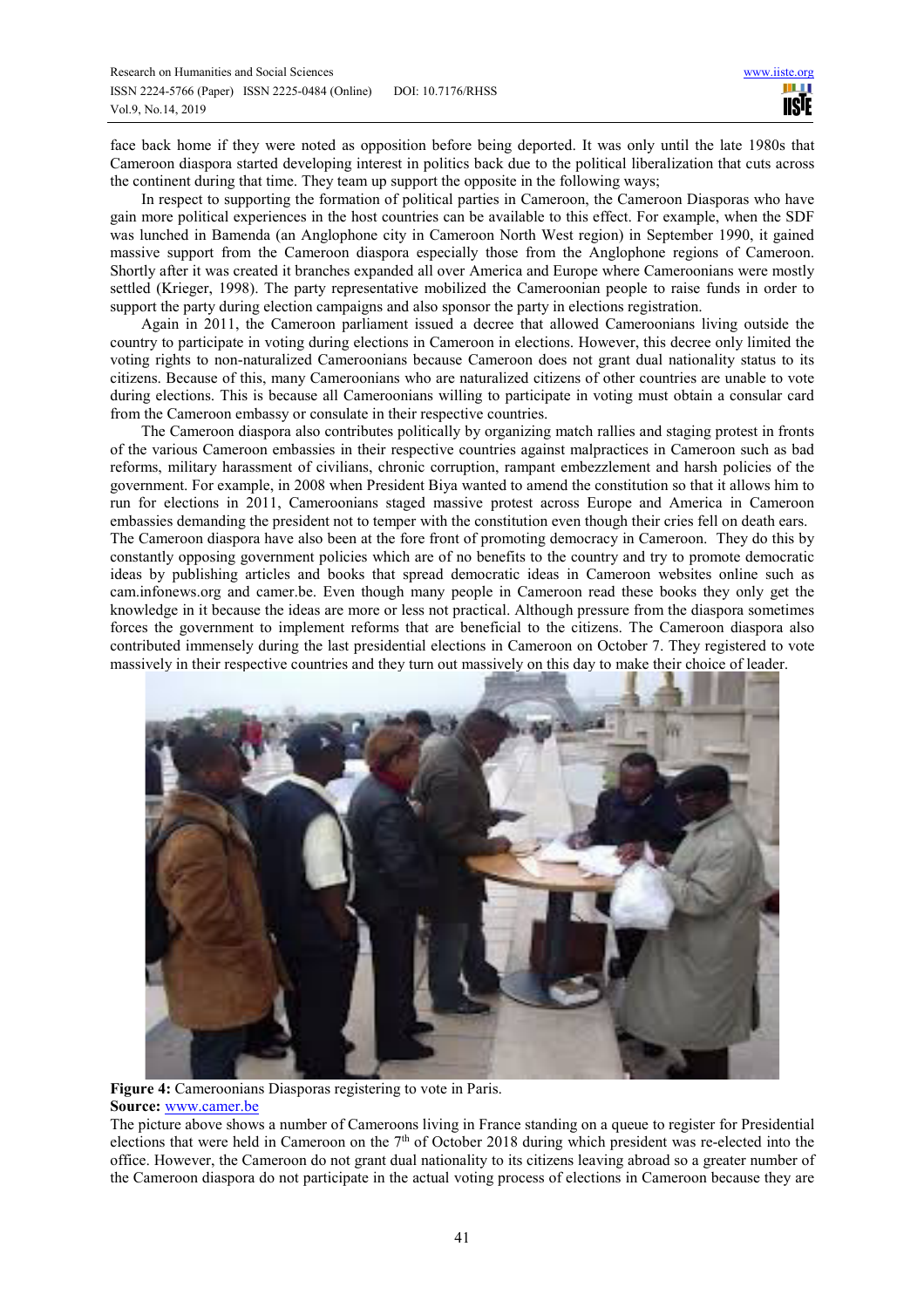not considered as Cameroon nationals since they were born or have lived in another country and do not hold a Cameroonian passport or national identity card. Moreover, it was only until recently that Cameroonians living abroad were granted the right to participate in elections in Cameroon (Takougang J, 2014). But before they take part in this voting process, they must acquire a voter's card from the Cameroon embassy in that country as a result; most people who are not in support of the regime in power are not often opportune to have these cards.



**Figure 5:** Cameroon Diasporas voting during Presidential Elections. **Source:** www.camer.be

# **CONCLUSION.**

This study has been focus on studying the contributions of the Cameroon diaspora to socio-economic development in the homeland. To archive these goals, the researcher employed qualitative methods of research and Semi-structured interviews which enabled him to get a full understanding of the subject matter. According to the research, a good number of Cameroonians lives and work abroad. This group of people constitutes some of Cameroon's finest in terms of education, sports and expertise in the different works of life. These groups of persons can make a significant contribution in homeland development if they can transfer some of these expertise and skills back home. The reasons for outgoing migration have been attributed to Education, the need for better life opportunities and family reunions. The active population is more involved in migration in Cameroon.

On the part of the setup, the Cameroon diaspora is not team up under a single body. It is organized according to tribal affiliations and associations in the major countries in the world. France has the highest number of Cameroonians living in Europe followed by Germany and in America, more Cameroonians lives in the United States due to the American Visa diversity lottery that gave them the green light. Many others also live in Canada. Majority of them are experts in various fields and educationalists.

Based on the contribution to homeland development through remittances, the data collected for this study alongside works of other authors showed that the prime motivations for Cameroonian diaspora remitting money home for development are because of Altruism and Self-interest. However, it is also due to the strong attachment to family and community of the Cameroonian diaspora. Cameroonians living abroad have a good knowledge of the situation of the people in the communities and as a result they send more money to their families and friends and also for community development projects. For self-interest reasons, many Cameroonians living abroad owns businesses in Cameroon and from time to time they send in more money or goods to increase the capital and stock of their business. Others that do not own businesses also remit money because of self-interest to top their Bank accounts so that they can be able to carry out personal projects like buying or constructing a personal home or planning for their retirement when they eventually returns home.